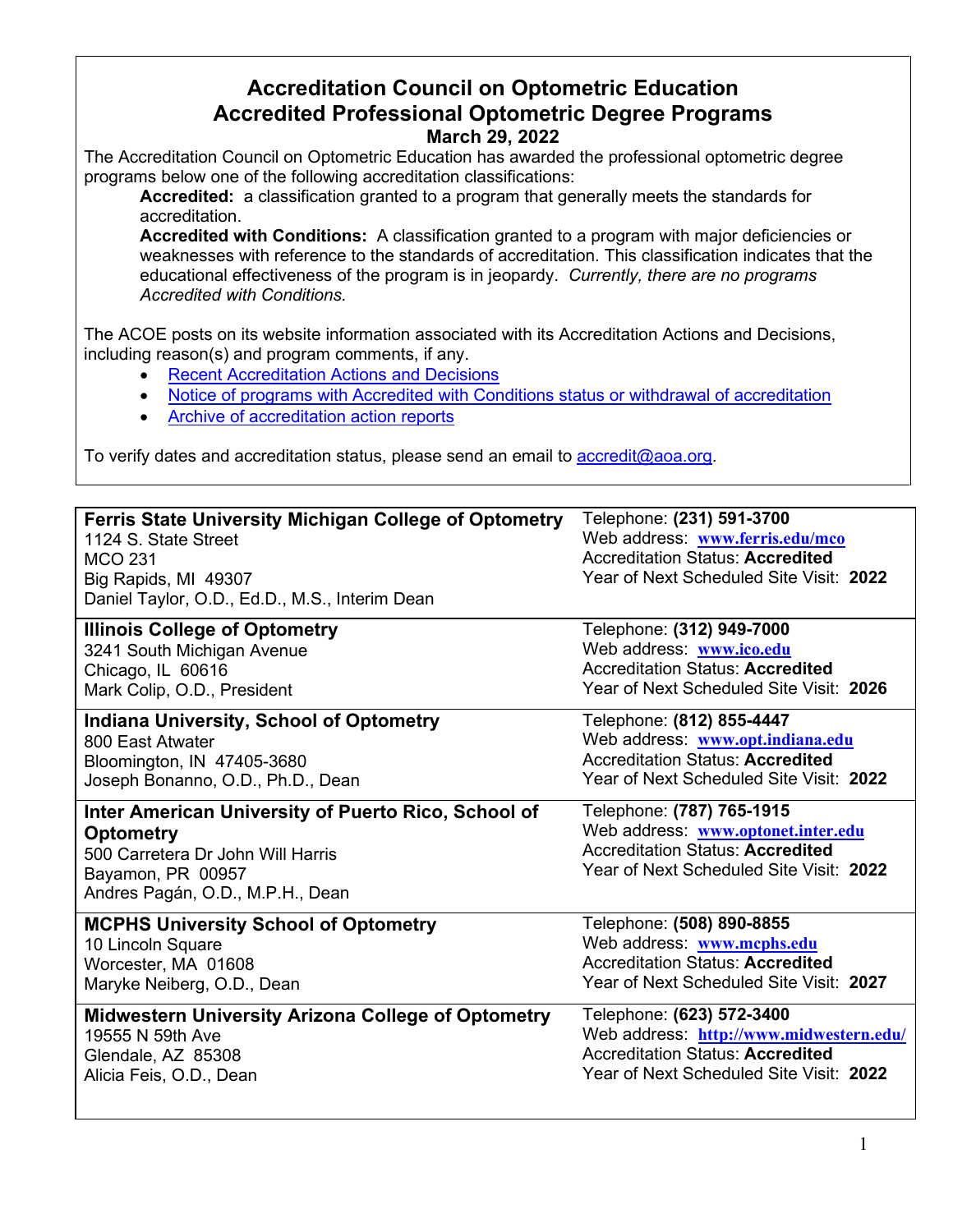| <b>Midwestern University Chicago College of Optometry</b>                                                                                                                       | Telephone: (630) 515-7300                                                                                                                                     |
|---------------------------------------------------------------------------------------------------------------------------------------------------------------------------------|---------------------------------------------------------------------------------------------------------------------------------------------------------------|
| 555 31st St.                                                                                                                                                                    | Web address: www.midwestern.edu                                                                                                                               |
| Downers Grove, IL 60515                                                                                                                                                         | <b>Accreditation Status: Accredited</b>                                                                                                                       |
| Melissa A. Suckow, O.D., Dean                                                                                                                                                   | Year of Next Scheduled Site Visit: 2028                                                                                                                       |
| <b>New England College of Optometry</b>                                                                                                                                         | Telephone: (617) 266-2030                                                                                                                                     |
| 424 Beacon St.                                                                                                                                                                  | Web address: www.neco.edu                                                                                                                                     |
| Boston, MA 02115                                                                                                                                                                | <b>Accreditation Status: Accredited</b>                                                                                                                       |
| Howard Purcell, O.D., President                                                                                                                                                 | Year of Next Scheduled Site Visit: 2029                                                                                                                       |
| Northeastern State University Oklahoma College of<br><b>Optometry</b><br>1001 N. Grand Avenue<br>Tahlequah, OK 74464<br>Douglas Penisten, O.D., Ph.D., Dean                     | Telephone: (918) 456-5511 x4000<br>Web address: www.optometry.nsuok.edu<br><b>Accreditation Status: Accredited</b><br>Year of Next Scheduled Site Visit: 2029 |
| Nova Southeastern University College of Optometry                                                                                                                               | Telephone: (954) 262-1402                                                                                                                                     |
| 3200 S. University Drive                                                                                                                                                        | Web address: www.nova.edu                                                                                                                                     |
| Ft. Lauderdale, FL 33328                                                                                                                                                        | <b>Accreditation Status: Accredited</b>                                                                                                                       |
| Linda Rouse, O.D., M.B.A., Dean                                                                                                                                                 | Year of Next Scheduled Site Visit: 2022                                                                                                                       |
| <b>Pacific University, College of Optometry</b>                                                                                                                                 | Telephone: (503) 352-2202                                                                                                                                     |
| 2043 College Way                                                                                                                                                                | Web address: www.pacificu.edu/see                                                                                                                             |
| Forest Grove, OR 97116                                                                                                                                                          | <b>Accreditation Status: Accredited</b>                                                                                                                       |
| Fraser Horn, O.D., Dean                                                                                                                                                         | Year of Next Scheduled Site Visit: 2024                                                                                                                       |
| Pennsylvania College of Optometry at Salus<br><b>University</b><br><b>Elkins Park Campus</b><br>8360 Old York Road<br>Elkins Park, PA 19027<br>Melissa Trego, O.D., Ph.D., Dean | Telephone: (215) 780-1400<br>Web address: www.salus.edu<br><b>Accreditation Status: Accredited</b><br>Year of Next Scheduled Site Visit: 2025                 |
| Southern California College of Optometry at Marshall                                                                                                                            | Telephone: (714) 449-7400                                                                                                                                     |
| <b>B. Ketchum University</b>                                                                                                                                                    | Web address:                                                                                                                                                  |
| 2575 Yorba Linda Blvd.                                                                                                                                                          | http://www.ketchum.edu/optometry                                                                                                                              |
| Fullerton, CA 92831                                                                                                                                                             | <b>Accreditation Status: Accredited</b>                                                                                                                       |
| Jennifer Coyle, O.D., M.S., Dean                                                                                                                                                | Year of Next Scheduled Site Visit: 2023                                                                                                                       |
| <b>Southern College of Optometry</b>                                                                                                                                            | Telephone: (901) 722-3200                                                                                                                                     |
| 1245 Madison Ave                                                                                                                                                                | Web address: www.sco.edu                                                                                                                                      |
| Memphis, TN 38104                                                                                                                                                               | <b>Accreditation Status: Accredited</b>                                                                                                                       |
| Lewis N. Reich, O.D., Ph.D., President                                                                                                                                          | Year of Next Scheduled Site Visit: 2029                                                                                                                       |
| <b>State University of New York College of Optometry</b>                                                                                                                        | Telephone: (212) 938-4900                                                                                                                                     |
| 33 West 42nd Street                                                                                                                                                             | Web address: www.sunyopt.edu                                                                                                                                  |
| New York, NY 10036-8003                                                                                                                                                         | <b>Accreditation Status: Accredited</b>                                                                                                                       |
| David Heath, O.D., Ed.M., President                                                                                                                                             | Year of Next Scheduled Site Visit: 2028                                                                                                                       |
| The Ohio State University, College of Optometry                                                                                                                                 | Telephone: (614) 292-2647                                                                                                                                     |
| 338 W. 10th Avenue                                                                                                                                                              | Web address: www.optometry.osu.edu                                                                                                                            |
| Columbus, OH 43210-1280                                                                                                                                                         | <b>Accreditation Status: Accredited</b>                                                                                                                       |
| Karla Zadnik, O.D., Ph.D., Dean                                                                                                                                                 | Year of Next Scheduled Site Visit: 2028                                                                                                                       |